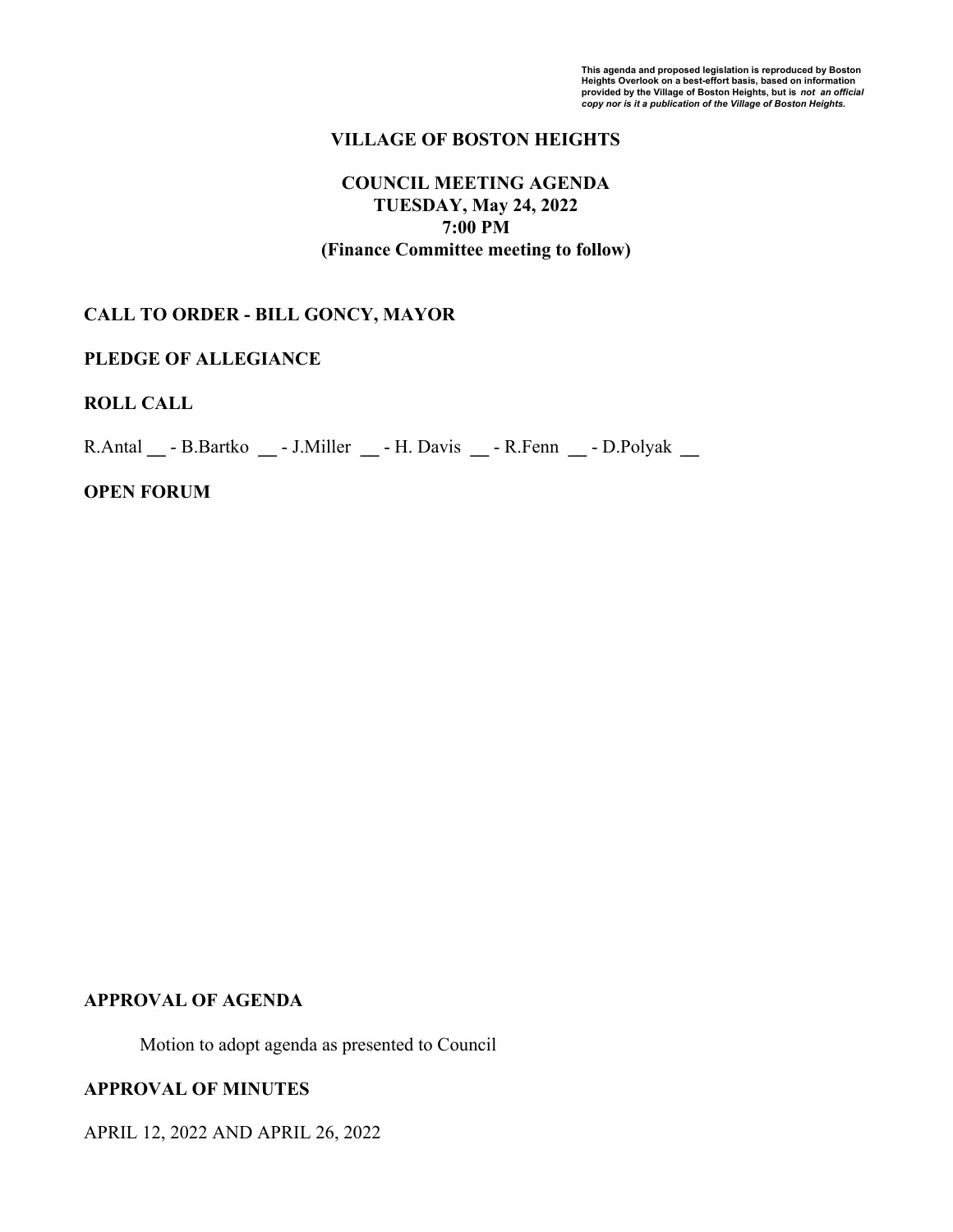**ORDINANCES**

#### **RESOLUTIONS**

A RESOLUTION AUTHORIZING THE MAYOR TO ENTER INTO A CONTRACT WITH THE OHIO DEPARTMENT OF NATURAL RESOURCES IN CONNECTION WITH CAPITAL IMPROVEMENT COMMUNITY PARK RECREATION /CONSERVATION PROJECT PASS THROUGH AGREEMENT FOR THE MATTHEW THOMAS PARK MASTER PLAN, PROJECT NO. SUMM-018C, AND DECLARING AN **EMERGENCY** RESOLUTION 2022-5-21 (First Reading)

A RESOLUTION AUTHORIZING THE MAYOR TO ENTER INTO AN AGREEMENT WITH THE OHIO DEPARTMENT OF TRANSPORTATION AUTHORITY TO REMOVE SNOW AND ICE AND USE SNOW AND ICE CONTROL MATERIAL ON STATE HIGHWAYS INSIDE THE VILLAGE CORPORATE LIMITS, AND DECLARING AN EMERGENCY RESOLUTION 2022-5-22 (First Reading)

A RESOLUTION DECLARING IT NECESSARY TO PLACE AN ADDITIONAL TAX LEVY AT THE TAX RATE OF 2.25 MILLAGE ON THE GENERAL ELECTION BALLOT AND REQUESTING THE SUMMIT COUNTY FISCAL OFFICER TO CERTIFY THE TOTAL CURRENT TAX VALUATION OF THE VILLAGE AND THE DOLLAR AMOUNT OF REVENUE THAT WOULD BE GENERATED BY THIS ADDITIONAL LEVY FOR PARKS AND RECREATIONAL PURPOSES, AND DECLARING AN **EMERGENCY** RESOLUTION 2022-5-23 (First Reading)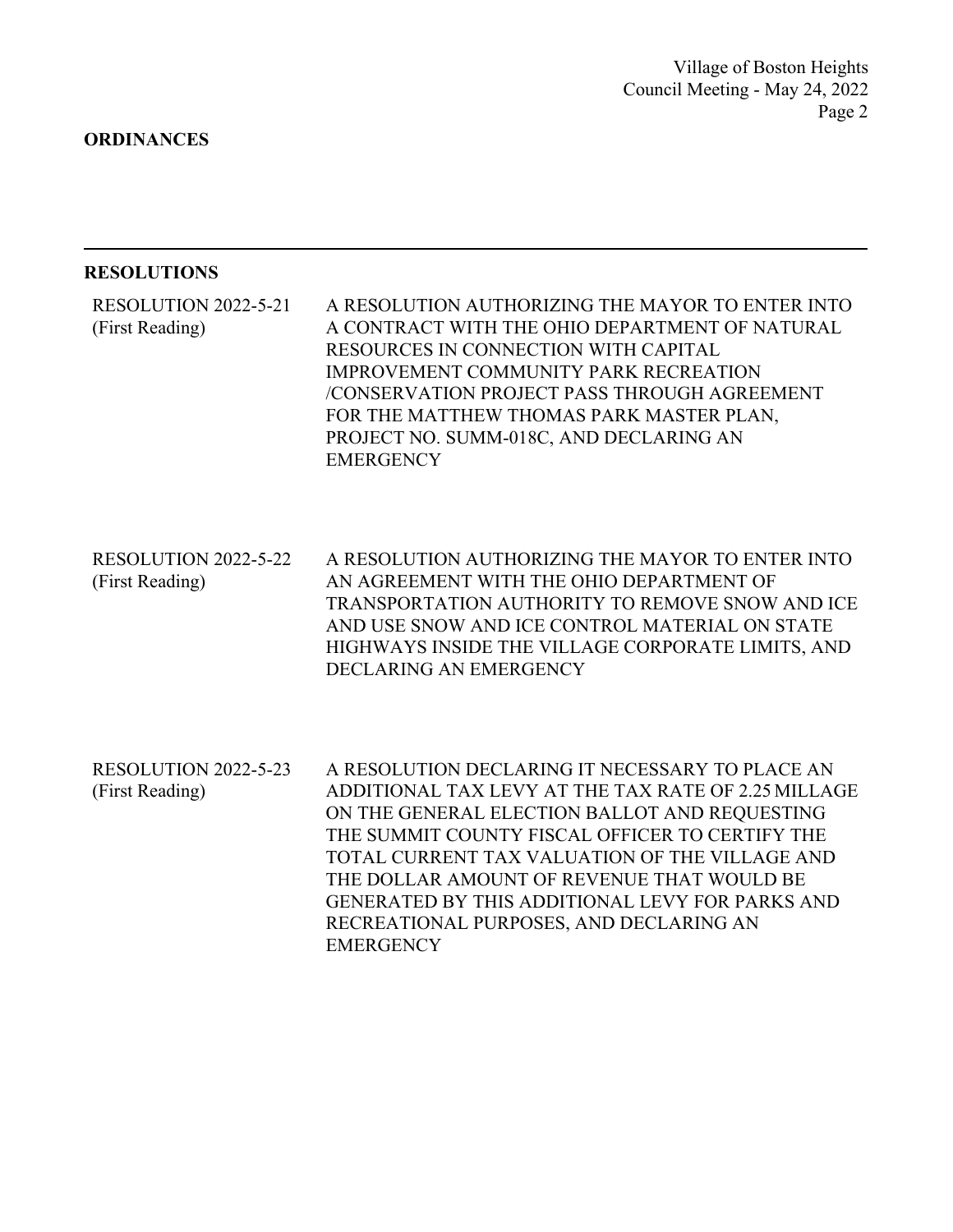Village of Boston Heights Council Meeting - May 24, 2022 Page 3

A RESOLUTION TO AWARD THE MATTHEW THOMAS PARK PHASE 1 PROJECT BID TO MC.B PAVING, AND DECLARING AN EMERGENCY RESOLUTION 2022-5-24 (First Reading)

#### ADVANCE GENERAL FUND TO MATTHEW THOMAS PARK PHASE I RESOLUTION 2022-5-25 (First Reading)

RESOLUTION 2022-5-26 ESTABLISHING BULLET PROOF VEST FUND (First Reading)

RESOLUTION 2022-5-27 ADVANCE MONEY TO THE BULLET PROOF VEST FUND (First Reading)

RESOLUTION 2022-5-28 APPROPRIATION AMENDMENT WITH EXHIBIT (First Reading)

**REPORTS MAYOR** B. GONCY

**FISCAL OFFICER**